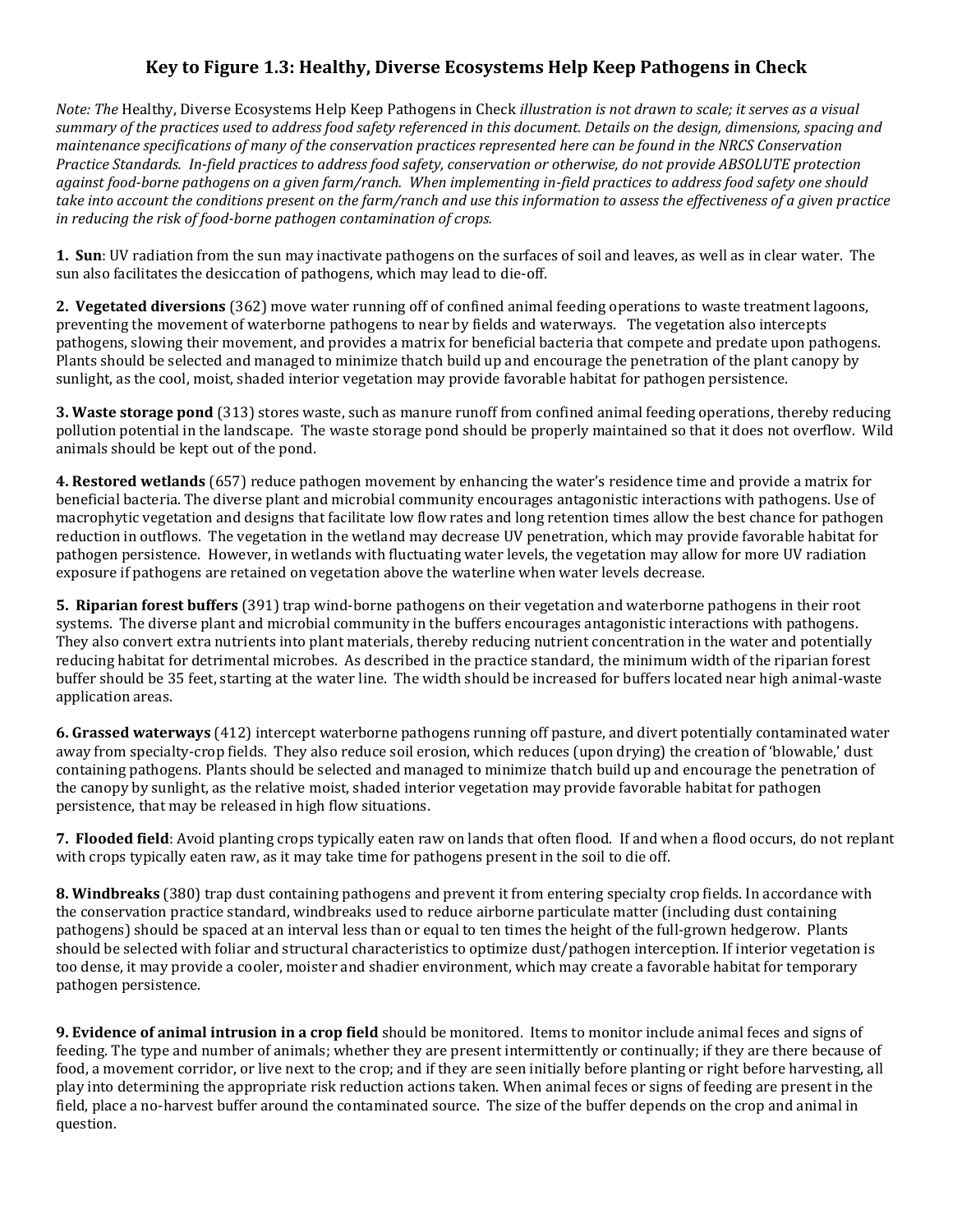## **Key to Figure 1.3: Healthy, Diverse Ecosystems Help Keep Pathogens in Check**

**10. Pollinator hedgerow**: In addition to providing habitat for native pollinators and other beneficial insects, pollinator hedgerows trap waterborne pathogens in their root systems. Tall pollinator hedgerows trap wind-borne pathogens on their vegetation. Refer to the hedgerow (422) conservation practice standard for information on the design and spacing of hedgerows. Shaded interior of the hedgerow may provide favorable habitat for pathogen persistence if too dense.

**11. Irrigation:** Using clean sources of irrigation water that have not been contaminated by animals will reduce the risk of introducing pathogens into a field. Irrigation techniques that promote infiltration of the water into the soil and reduce runoff may aid in reducing the movement of pathogens already present in the field.

**12. Sediment basins** (350) capture and detain sediment-laden runoff that may contain pathogens. If correctly designed, basins allow sufficient time for the sediment to settle out of the water. With moist, cool conditions, the basin may support the survival of pathogens. Having a sediment basin that dries down as rapidly as possible helps to alleviate these cool moist conditions and helps reduce pathogen survival. Sediments, which have not dried out sufficiently, that are removed from the basin and put on cropland should be treated as contaminated and a time period between its application and the next crop's harvest is established.

**13. Riparian forest root zone:** The roots of the riparian forest promote water infiltration, slow subsurface flow and provide biological activity. This helps divert pathogens from surface water, slows their movement and encourages antagonistic interactions with pathogens.

**14. Healthy stream**: In a healthy stream ecosystem predation by native microbial communities is thought to increase pathogen die-off rates. Clear water allows for penetration of UV radiation, which can lead to pathogen die-off. Flowing water dilutes, and thereby weakens, pathogen populations. Some aquatic protozoans may serve as an alternate host for some pathogens, allowing pathogens to persist even when environmental conditions are unfavorable.

**15. Cover crops:** Rotating with cover crops increases soil organic matter and supports soil microbial communities that may aid in suppressing pathogens. Cover crops also reduce the movement of pathogens in water run-off by trapping pathogens in their roots and leaves. They can be used as part of a 'waiting-period' between events that might pose contamination risk (e.g. grazing, flooding) and the planting of a crop typically eaten raw. Cover crops also reduce open soil, which helps reduce dust transmission problems.

**16. Integrated pest management (IPM)** (595) of vertebrates can be used as a means of control for pest animals that enter crop fields. Having a few predatory animals, such as hawks or owls, on the farm is less of a risk than numerous prey species.

**17. Harvest orchard fruit** from the tree, not the ground. Fallen fruit may have come in contact with animal feces.

**18. Field borders** (386) intercept waterborne pathogens moving in sheet flow from the field. This planting encourages infiltration and serves as a buffer between the field and the riparian vegetation. According to the conservation practice standard, field borders used to address contaminants suspended in water should have a minimum width of 30 feet. Plants should be selected and managed to minimize thatch build up and encourage the penetration of the plant canopy by sunlight, since the cool, moist, shaded interior vegetation may provide favorable habitat for pathogen persistence.

**19. Wildlife corridors** allow wildlife to access resources (water, food, etc.) without having to walk across crop fields or leave their preferred habitat.

**20: Pick up dog poop** and discard properly. Dog and other domesticated-animal feces can be a source for pathogens.

**21. Crop placement:** Avoid planting leafy green vegetables or other crops typically eaten raw near compost windrows, as pathogens from the compost may transfer to the field via water or wind.

**22. Compost:** Properly managed compost windrows heat up to a temperature that suppresses pathogens. Compost itself supports beneficial organisms that compete with and predate upon pathogens. Unfinished compost might be a source of pathogens, thus measures should be taken to prevent unfinished compost from moving onto adjacent fields through wind or water. For information on proper compost management practices refer to 'Chapter 2: Composting' in Part 637 of the USDA, NRCS National Engineering Handbook.

**23. Conservation cover** (327) traps wind borne pathogens on its vegetation and waterborne pathogens in its root system. Plants should be selected and managed to minimize thatch build up and encourage the penetration of the plant canopy by sunlight, since the cool, moist, shaded interior vegetation may provide favorable habitat for pathogen persistence.